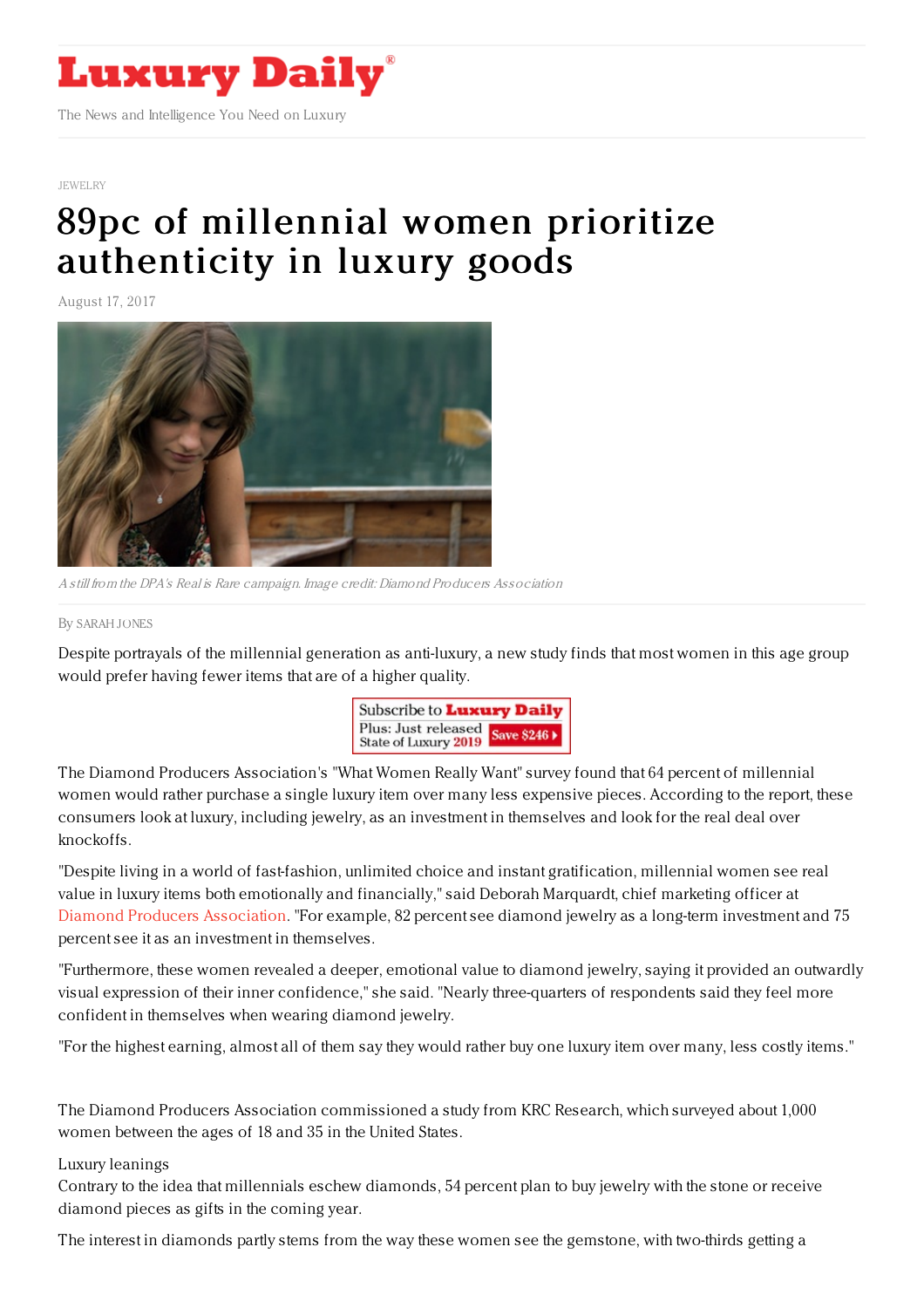confidence boost from jewelry. Eighty-two look at diamonds as a long-term investment, while 75 percent consider the stones an investment in themselves.



Diamond Producers Association's "Real is Rare" campaign. Image credit: DPA

The more affluent a woman is, the more likely she is to agree with these perspectives on diamonds.

When looking to invest in luxury, women highly value authenticity, with 90 percent saying they look for real merchandise. Six in 10 of those surveyed said they would be embarrassed if they found out something they had bought was fake.

Rather than cost, a product's brand name is the number one definer of its luxury status for these women, noted by about two-thirds of the respondents, with uniqueness ranked second.

While mentioned by 63 percent of all respondents as an indicator of luxury, cost was mentioned less often by consumers who are planning to buy diamonds and those who have household incomes of \$150,000 or more.

"While it might seem surprising to some, women of this generation share key values with luxury brands, namely: authenticity from denim to diamonds, they appreciate the genuine article, and reject substitutes; personalization they want to put their stamp on what they buy, like designing their own engagement ring or picking the lining on a custom jacket, and customization goes hand in hand with luxury; and investment value if something is genuine and uniquely theirs, the financial and emotional investment is worthwhile, and prized above owning many less special items," Ms. Marquardt said.

"In a sense, luxury brands need to be themselves, but perhaps communicate these affinities more creatively and effectively to the affluent millennial women they want to reach," she said.

## Diamond disruptors

As consumers search for brands offering transparent business practices, those pioneering alternative manufacturing processes that lessen environmental and social impact may cause disruption to specific sectors such as fine diamond jewelry.

Diamond sourcing, in particular, is often called into question due to concerns of environmentally harmful mining practices paired with alleged social injustices of those working in the mines. As consumers become increasingly